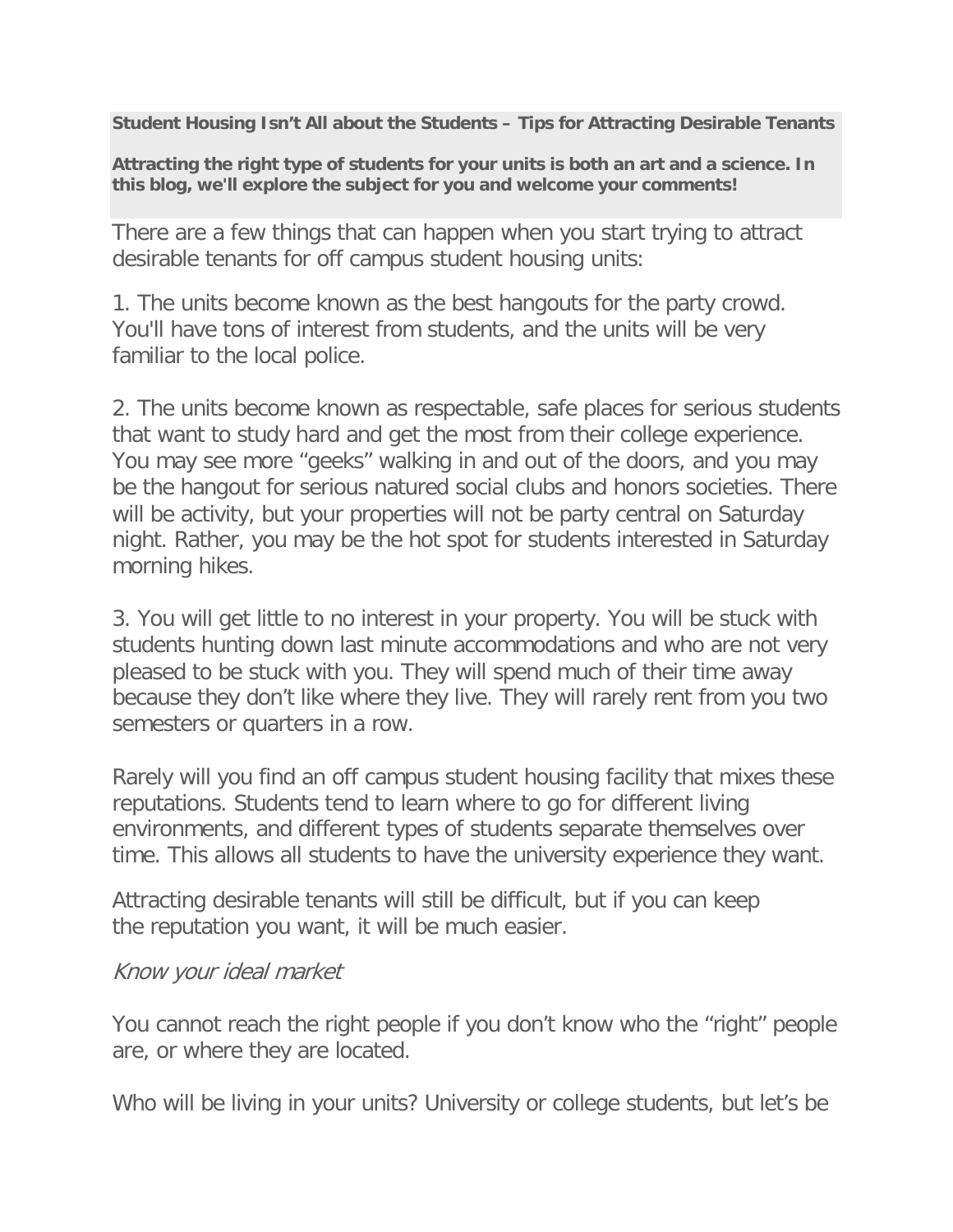more specific and say university or college students with serious intentions while away at school. As you know, those students will not be the ones writing the rent check each term or month.

To attract the type of students that you want in your rental units, you will often have to appeal more to the parents than the students. This is because you want to attract parents that are willing to go the extra mile to invest in their child's education.

# Think like a parent

It is common advice to think like a member of your ideal market. This allows you to get into their minds and figure out what might motivate them to buy what you have to offer. You can then use that information to infuse your promotions with words, terms and ideas that will appeal to your ideal market on a deep level. You basically appeal to their beliefs, desires, and feelings. This can only be done if you understand exactly what these are.

You will probably be looking for a safe, clean student housing development that is populated with serious students chasing their intellectual dreams. While staying within a reasonable distance of campus, the property will not be located in the heart of party central right off campus. The surrounding property will be safe, clean and peaceful all hours of the day.

This is a small selection of what might convince a parent to select your student housing over the apartments down the street or the duplex two blocks over. Think like a parent and you will fill out a complete profile of what these parents are looking for in student housing. Attracting desirable tenants will become easier as a result.

Using surveys of past tenants and by following up with prospective tenants as to why they chose or did not choose your housing is another way to gain additional market intelligence.

# Where Did Your Students Go?

While you were busy thinking like a parent and marketing to the right set of parents, did you lose sight of the students moving into your units?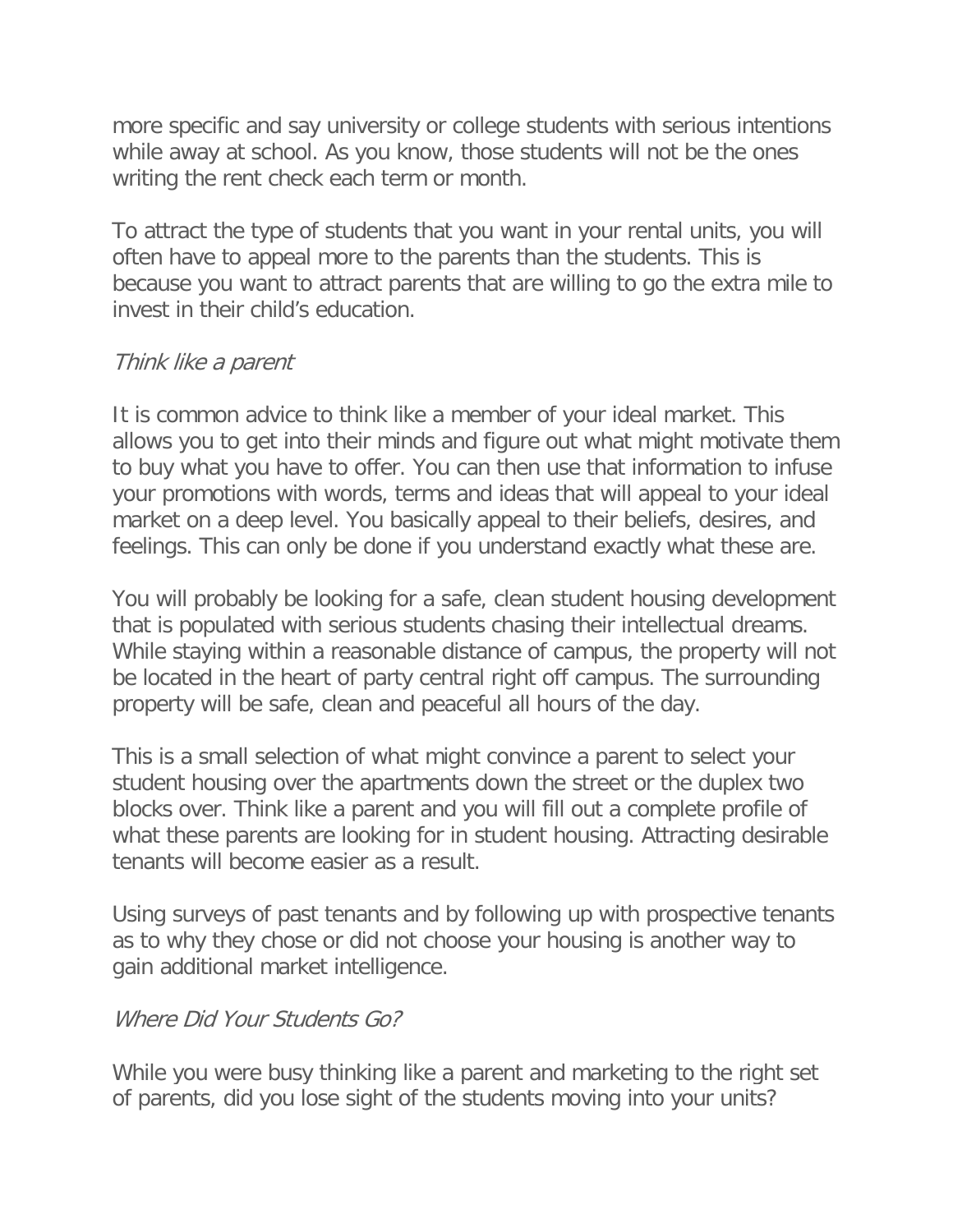Hopefully not, since their experiences in your units will be a contributing factor in whether they stick around for further experiences or convince those highly sought-after parents to move them elsewhere.

You also have to accept that not all desirable students will be attached to desirable parents. There are some independent college students making their way into the world on their own, without that supportive net waiting to catch them if they fall. You need to do some reaching out to those students as well, since they are likely to put down roots in one comfortable, safe spot and stay through the duration of their college years.

This means you have two different markets to get to know: your students and their parents (where applicable). This can be challenging, but if you put some thought into a well developed marketing plan you will find many ways to reach the entire market on both levels.

In fact, there are many needs and desires that overlap between your markets. For example, parents look primarily for a safe environment where their children will not be encouraged into wild parties, drugs, and hanging over the toilet rather than heading to early morning lectures. The truth is, there are students that want exactly the same thing. You want the students that are aware of this, and the ones determined to avoid those vices. When you market the features (and the benefits those features produce) that keep students safe, you need to talk about safety to both just from their own perspective.

Another potential area of overlap between your markets is the desire to fit in with peers. Everyone wants to find others that support them in their goals, and who they can support in turn. Students want to find other students with similar goals and interests. Parents want to know that their children are surrounded by positive influences helping them survive the college years. No one wants to be alone or think of their children being alone.

This means you can get ahead by allowing some student groups to use common spaces on your property for meetings, promotions, and special events. The trick is to make sure those meeting in your space will impress parents while attracting the right type of student.